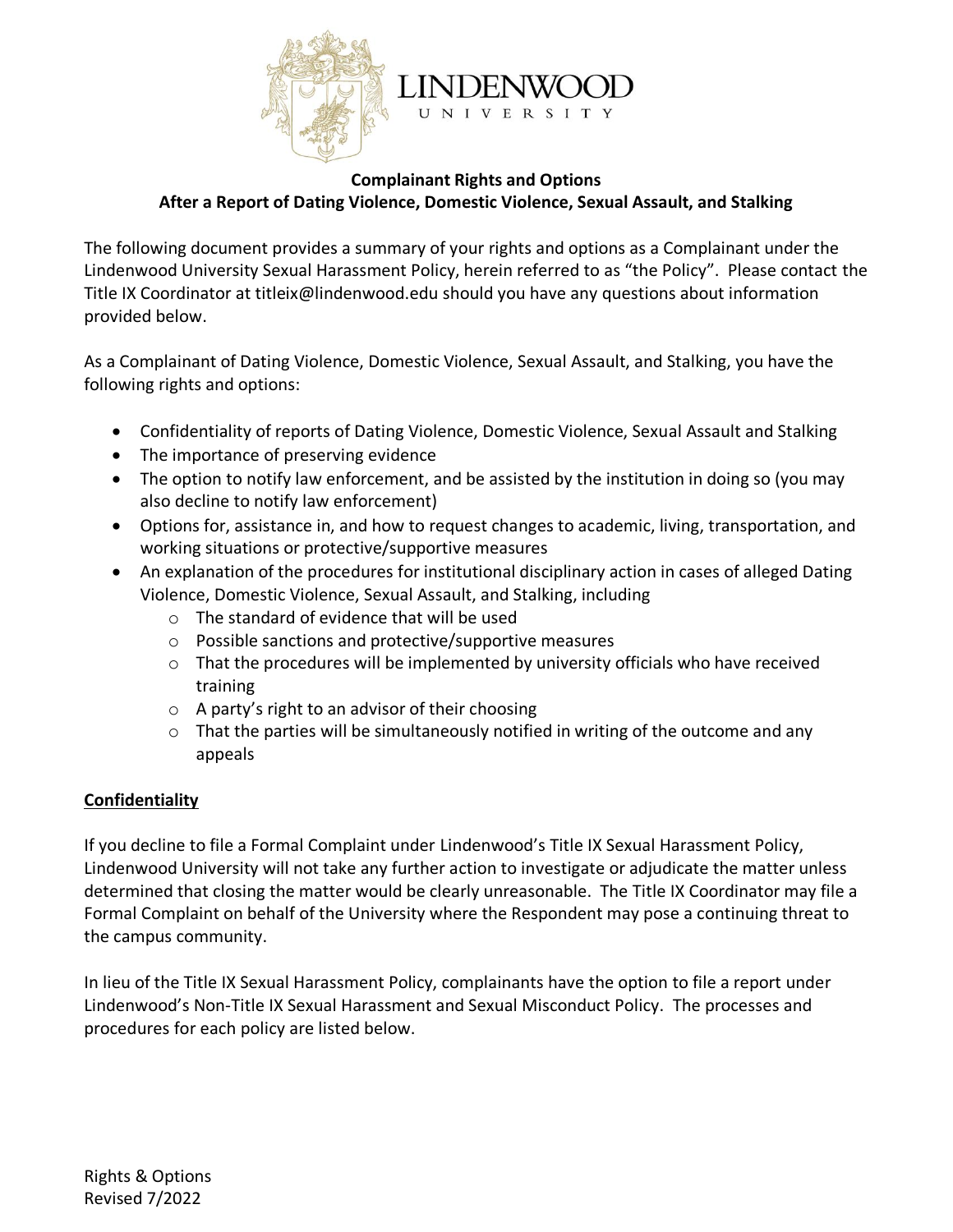

Throughout the investigation and adjudication of your complaint, Lindenwood University will maintain as confidential any supportive measures provided to you, to the extent maintaining such confidentiality does not impair the University's ability to provide such measures.

Lindenwood University is required by law to make certain statistical disclosures of crimes reported to it. If you report an incident that is a crime, the University will make the statistical disclosure without disclosing personally identifiable information about you.

### **Preserving Evidence**

In cases of Dating Violence, Domestic Violence, Sexual Assault and Stalking it is important to preserve evidence. In the case of physical violence, you should go directly to the nearest emergency room and should not bathe, urinate, douche, brush teeth, drink liquids, or change clothes until after you are examined and, if necessary and you so choose, a rape examination is completed by a trained professional at the hospital. Having a forensic exam does not obligate you to file criminal charges. Evidence in electronic formats, such as text messages, emails, photos, social media posts, screenshots, etc., should also be retained.

# **Notification of Law Enforcement**

The University will encourage the reporting party to report incidents of Dating Violence, Domestic Violence, Sexual Assault and Stalking to law enforcement, however, there is not a requirement to do so. If the reporting party chooses to file a complaint with law enforcement, the university will do it's best to assist law enforcement where possible, and, if the reporting party chooses, the University will assist in the notification of law enforcement. Should the matter be subject to both the formal investigation process and a criminal investigation, the University will complete its own investigation and form its own conclusion.

### **Supportive Measures**

After a report of Dating Violence, Domestic Violence, Sexual Assault, or Stalking, the Title IX Coordinator will reach out to the reporting party to discuss the implementation of reasonable and supportive measures to facilitate continued access to University programs or employment. Any supportive measure shall not unreasonably burden either party. The University offers a wide range of supportive measures, these may include the following:

- No Contact Order; or
- Rescheduling of exams and assignments, and other course related adjustments; or
- Change in class schedules, including the ability to transfer course sections or withdrawal; or
- Change in an employee's work schedule or job assignment; or
- Change in a student's university-sponsored or controlled housing; or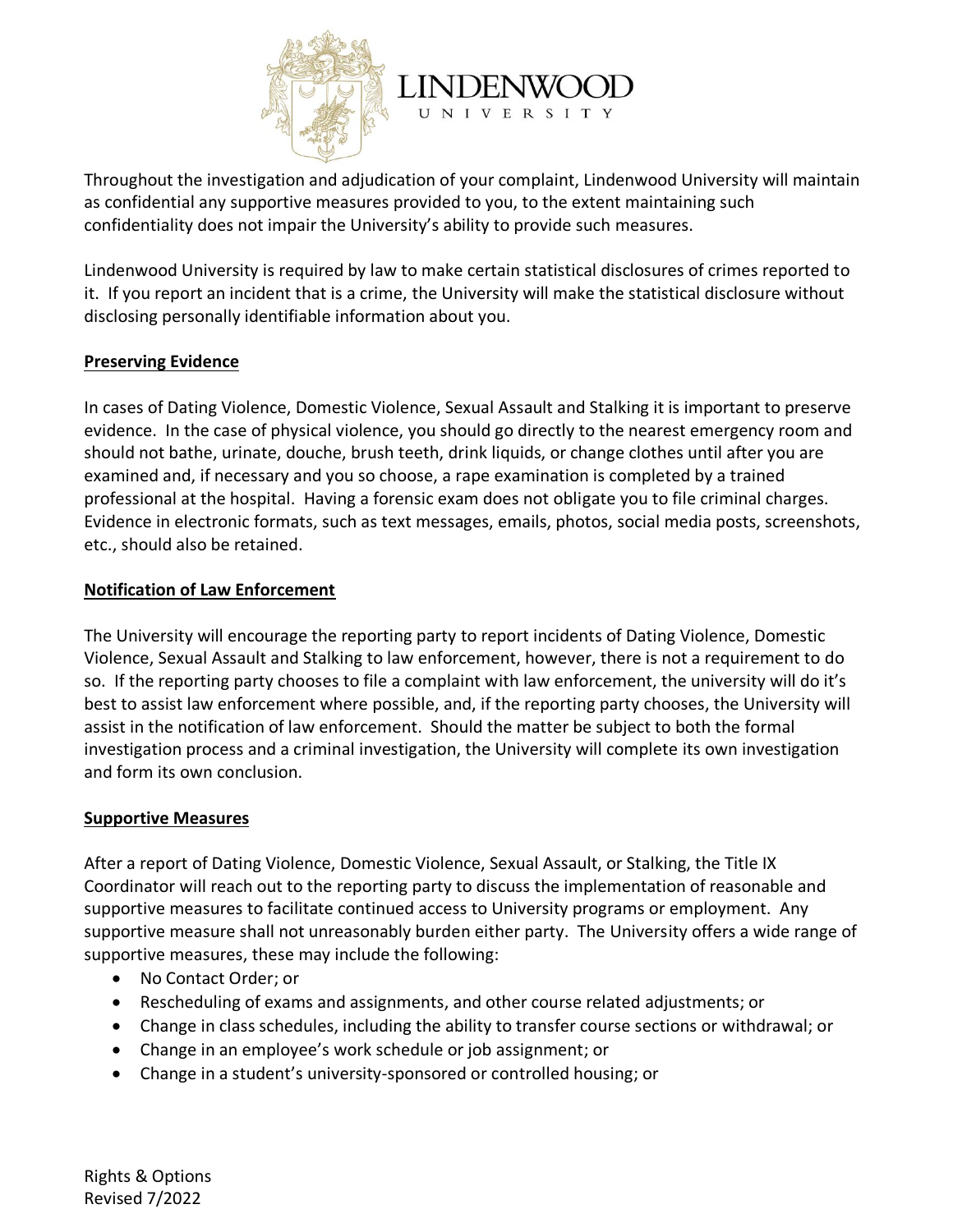

- Limit of an individual's or organizations' access to certain university facilities or activities, pending the outcome of the matter; or
- Escorts to ensure safe movement between classes and/or activities; or
- Providing access to medical services; or
- Providing academic support services; or
- University-imposed administrative leave or separation.

### **Disciplinary Procedures**

Whether or not a complainant files criminal charges, of the location of the incident, the complainant or the University may still initiate the grievance process. The grievance process that will be used, the Title IX Sexual Harassment Policy or the Student Code of Conduct, depends on the nature and location of the allegations. All reports referred or made to the Title IX Coordinator will result in further follow-up and assistance to the person who made the report.

The grievance process, including all investigations, hearings, and any appeal process will be prompt, thorough, and impartial. All investigators and hearing panel members are trained annually on the issues related to dating violence, domestic violence, sexual assault, and stalking.

Parties to complaints can expect that:

- A trained investigator will conduct a prompt, fair, thorough, and impartial investigation.
- Both parties will have to opportunity to provide witnesses and evidence, and to be accompanied by an advisor of their choice
- Parties will be advised of meetings in a timely manner
- Parties will be advised simultaneously of the Hearing Officer's decision, and will provide information on how to file an appeal

### Lindenwood University Title IX Sexual Harassment Policy

Process under the Title IX Policy:

- Complainant meets with the Title IX Coordinator and files a Formal Complaint. The respondent is then placed on notice of the complaint and subsequent investigation.
- Investigation. The investigation will be fair, thorough, and impartial. Both parties will have equal opportunity to submit evidence and witnesses.
- At the conclusion of the investigation, the investigator will write an investigative report. Both parties and their advisors will receive copies of this report, and both parties can provide responses.
- A Pre-Hearing Conference will take place. During this meeting, parties will be advised of the Rules of Decorum, and the hearing procedures will be discussed.
- The Hearing itself will take place.

Rights & Options Revised 7/2022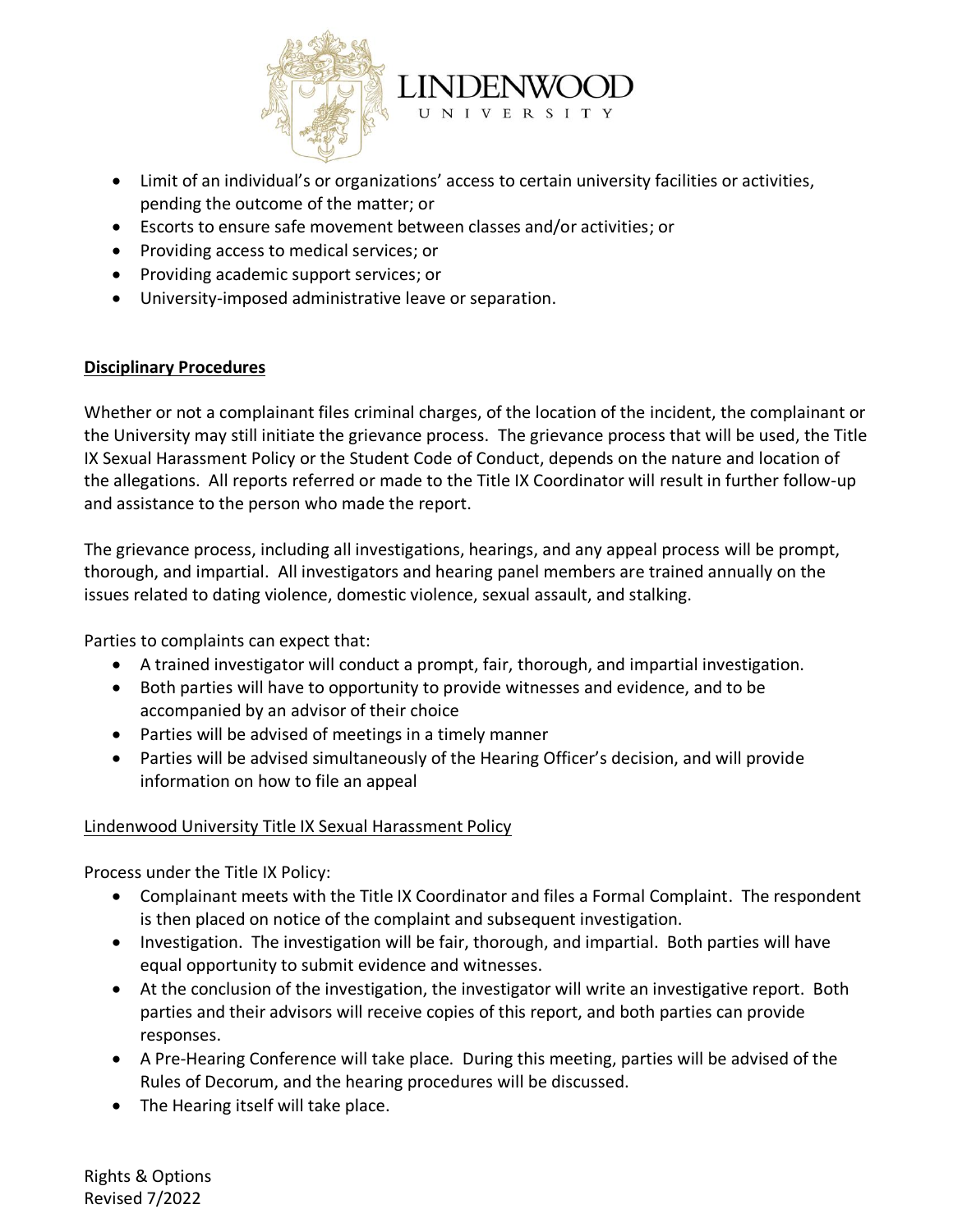

- A Determination will be made by the Hearing Officer. This determination will be disseminated to both parties simultaneously by the Hearing Officer.
- Either party can appeal the decision. This must be done in writing to the Title IX Coordinator.
- The Provost will make the final determination.

Lindenwood's Title IX Policy can be found [here.](https://www.lindenwood.edu/files/resources/lindenwood-title-ix-policy.pdf)

### Student Code of Conduct

Process under the Non-Title IX Sexual Harassment Policy

- After receipt of a report, a trained investigator will conduct a prompt, thorough, and impartial investigation
- Both parties will have equal opportunity to be heard, to submit information, and to identify witnesses, and the right to an advisor of their choice.
- A hearing officer will be assigned who is responsible for the adjudicating the complaint. The parties will not be present together during the hearing of the complaint.
- Sanctions may be imposed if a finding of responsibility is found.
- Either party may appeal the decision in writing to the Title IX Coordinator.

Lindenwood's Non-Title IX Sexual Harassment and Sexual Misconduct Policy can be found [here.](https://www.lindenwood.edu/files/resources/student-handbook.pdf)

### **Standard of Evidence**

In cases of alleged Dating Violence, Domestic Violence, Sexual Assault, and Stalking, the University will use the Preponderance of the Evidence Standard; meaning more likely than not to have occurred.

### **Sanctions**

Possible sanctions imposed for a university community member found responsible for an incident of Dating Violence, Domestic Violence, Sexual Assault, or Stalking may include any of those listed under Supportive Measures, and include, but are not limited to expulsion, suspension, disciplinary probation, mandated counseling, assessment, alcohol, sexual harassment, and/or drug education program, restrictions on campus privileges, restrictions on campus housing, restrictions on participating in student activities or sports, community service, educational sanctions, No-Contact Orders, changes to employees work schedules or job assignments, leaves of absence, university-imposed administrative leave or separation, employee counseling, termination, and/or any other sanction which can be tailed to the involved individuals.